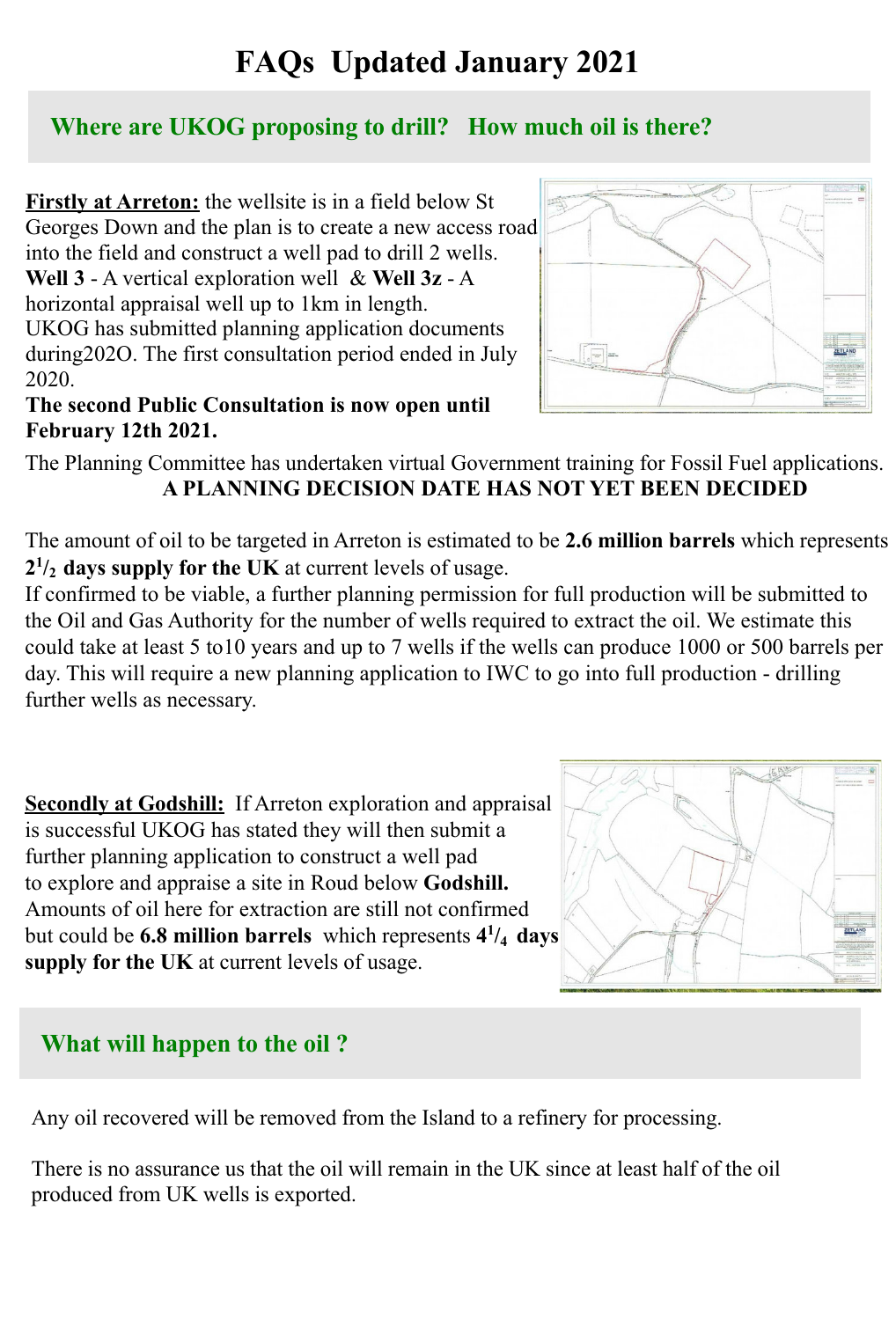### **How will they get the oil off the Island?**

According to their application the oil will be stored on site and then this will be pumped into and transported by HGVs to a port by road across the island and ferried across by local ferry companies to be delivered to the nearest oil refinery. They are not planning to build a pipeline or use an oil barge as far as we know.

We did an estimate of how many oil tankers it might take to ferry off 2.6 million barrels of oil if it could all be retrieved.

Each tanker carries arround 218 barrels of oil so it would take around 11,926 tankers to remove it from the Island.

That means 2 tanker trips to and from the site to the port which makes 23,853 tanker trips. That would need approximately 7 tankers each day for 365 days for 5 years or 3 tankers each day for 365 days for 10 years.

Of course 10 tankers could do a faster job. But this would mean that the wells would need to be producing enough oil, and fast enough, for them to be able to transport it every day and the island would need to be able to cope with a daily train of 10 tankers.

Waste water from the well construction and formations will also need to be transported off the island to a suitable waste water facility for disposal as there is no facility on the island.

### **What are Conventional Wells?**

**Traditional Conventional** extraction has taken place over the past 80 years from trapped pools or reservoirs of oil beneath the surface, by drilling a single vertical well into the reservoir which allows oil to be pumped to the surface under pressure. But things are changing.

These reservoirs are now depleting in the UK and, for this reason, new **Unconventional** forms of extraction, of oil trapped inside less permeable strata, are being used and promoted. These modern techniques drilling multiple horizontal wells into limestones and sandstones, using various concentrations of chemical stimulation, are therefore **not Conventional.** But they are labelled by industry and Government regulators as **Conventional** wells, to separate them from the criteria used for **Unconventional** drilling using **Hydraulic Fracturing** (Known as **Fracking**) in impermeable shale strata formations.

### **So what are Unconventional Wells? Fracking & Acidisation**

**Fracturing** is a term used to describe how vertical and horizontal wells which are drilled into strata containing trapped fossil fuels, are perforated and the strata cracked open using a perforating gun. Then chemicals ( and sometimes sand ) are pumped into the well to penetrate further into the fissures in the strata to either keep them open or dissolve the confining rock to enable the trapped oil an gas to flow into the wellbore to travel to the surface. This can be achieved in two ways.

**1. Fracking - High Volume Hydraulic Fracturing (HVHF) 2. Acidisation**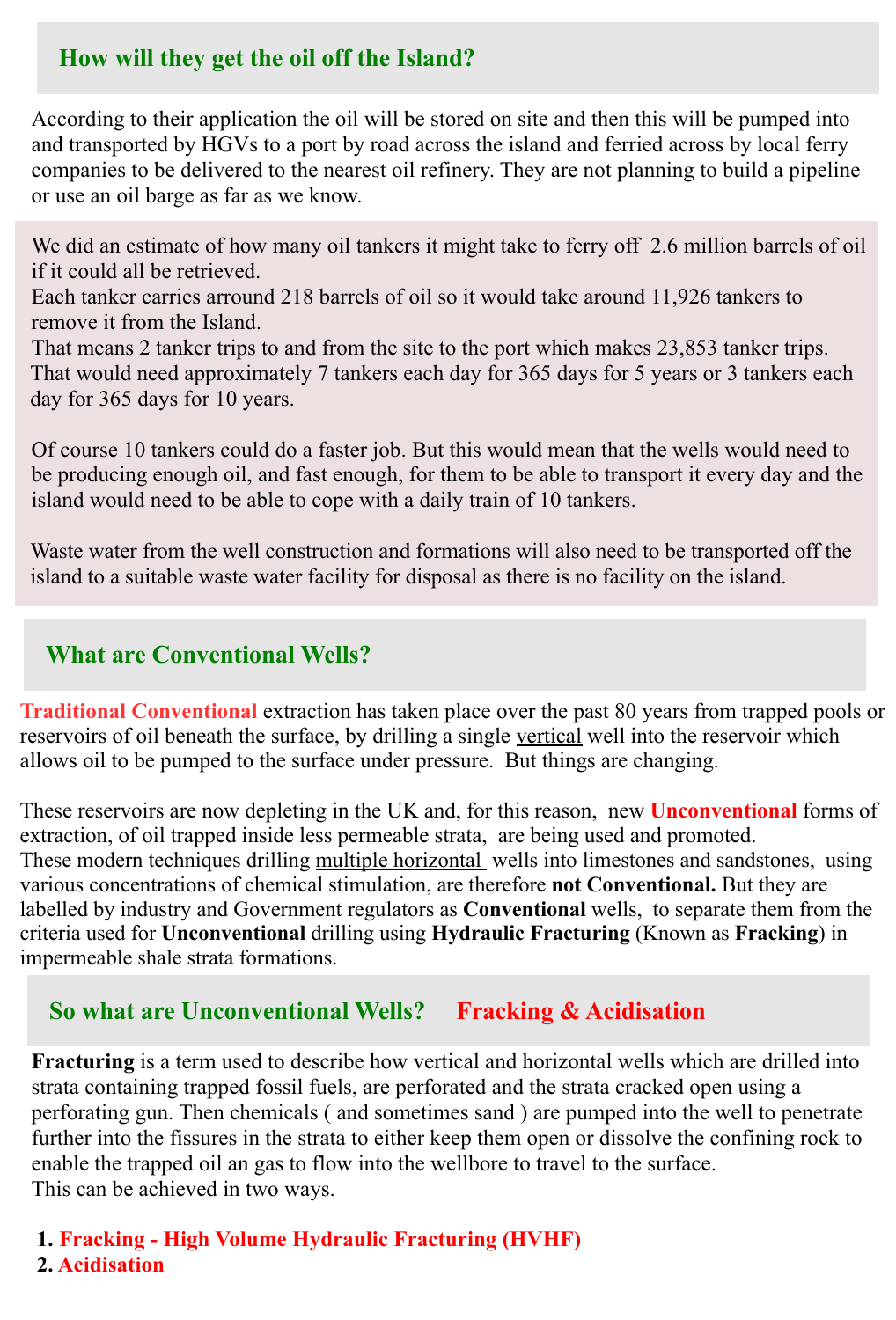**Fracking - High Volume Hydraulic Fracturing (HVHF) according to industry & government criteria;**

#### **An Environmental Impact Assessment is mandatory for this type of drilling.**

- takes place in multiple horizontally drilled shafts, drilled **below 1000m** in dense shale and tight rock formations using more than 10,000 cubic metres (10 million litres) of fluids for the full process of each fracked well. However if this definition is to be believed then all of the wells that have been hydraulically fracked in the USA would not be seen as FRACKING since they used
- less than this amount of fluid. • after fracturing the strata, an average 20 million litres of fresh water and 182,000 gallons or more of chemicals and silica (sand) **per well** are pumped at extreme high pressure into the wellbore to force the strata cracks to openfurther and remain open.
- **HVHF wells cannot be drilled from the surface of AONBs and other sensitive areas unless it can be demonstrated that both exceptional circumstances exist and such development is in the public interest**. But HVHF wells **can be drilled horizontally** beneath them from well pads at the borders of AONBs.

### **Acid Wash, \*Acid Fracking and \*Matrix Acidisation**

Methods classified by the Government as **Conventional** because wells are drilled into strata which contains "tight oil" trapped within impermeable limestones and sandstone or are confined by layers of shales or calcerous strata. These do not match the Government criteria of unconventional HVHF in shale and therefore do not need to be regulated in the same way**.** 

#### **No Environmental Impact Assessment is mandatory for this type of drilling but should be requested by the Planning Officer.**



- takes place in multiple horizontally drilled shafts, drilled **above 1000m therefore closer to water aquifers** and fractured at various pressures to access or penetrate the strata.
- Uses approximately  $10\%$  less water than for HVHF
- these wells are permitted to be drilled from the surface of AONBs in less permeable limestone and sandstone strata.
- uses differing concentrations of acetic, hydrochloric or hydrofluoric acid, to clean and /or penetrate the well strata and to clean or dissolve natural tight fractures that may hold fossil fuels, to allow the oil and gas to be pumped or travel to the surface

**\* These methods require special permits but the EA does not require evidence of whether applicants are using these methods, they rely on the applicant to inform them.**

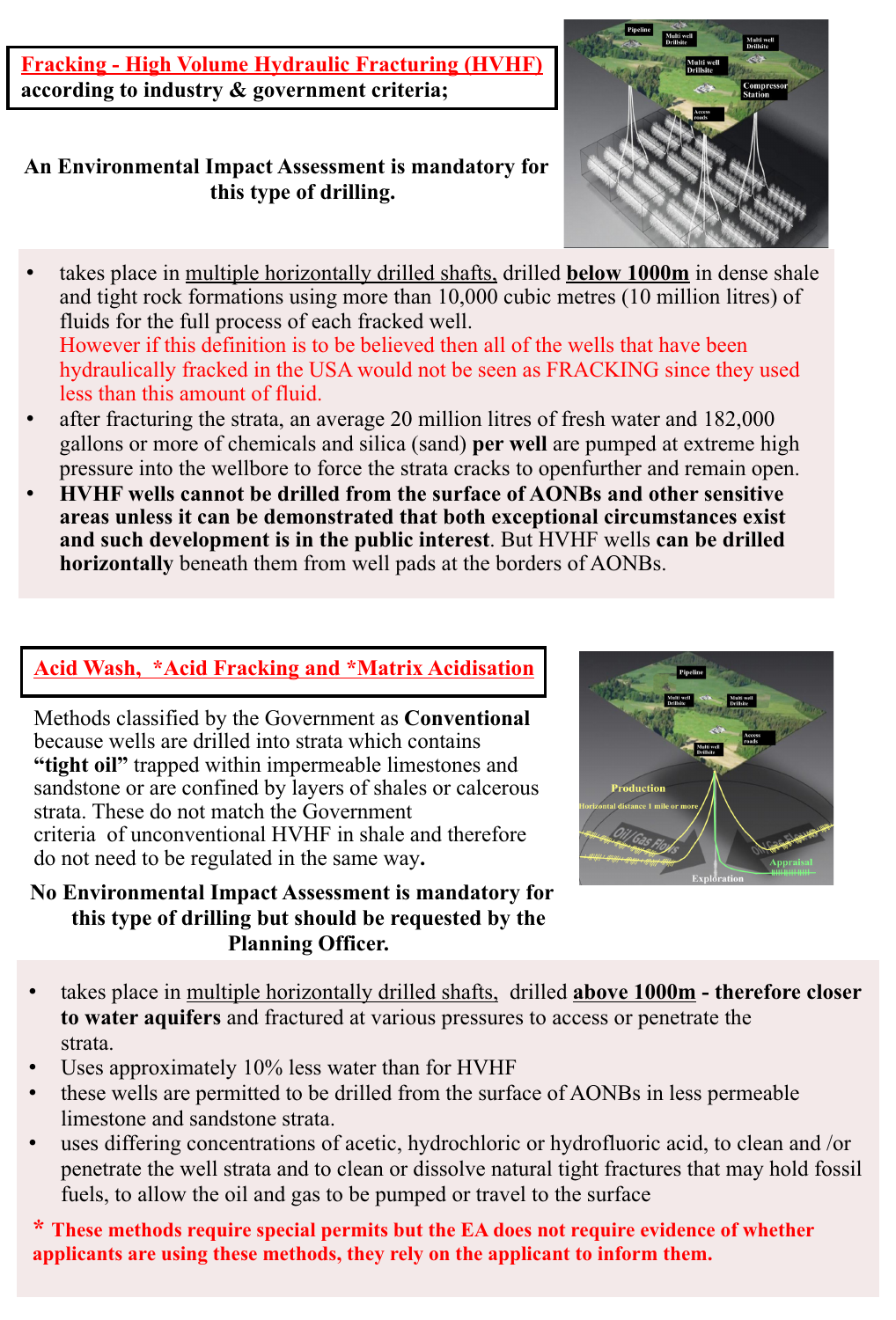# **Why is it better for the industry to say the wells are Conventional?**

**FRACKING HAS A BAD REPUTATION.** The experiences of drilling in the North of England with earthquakes caused by the method, has made the Government halt the process and issued a moratorium.

Conventional sounds less threatening but Acidisation can be as devastating to the environment. It is also a very real possibility that companies will state they will target smaller 'conventional' strata resources initially, and only when the well is in place will we learn the full extent of their intentions. They may apply to target and Frack the deeper unconventional resources themselves, or sell their licence on to other developers who will.

#### **Additionally**

- No Government community payment of  $£100,000$  for fracked well and 1% of profits is paid for "conventional" wells.
- No portion of the Shale Wealth Fund is paid for "conventional" wells
- They can be drilled from the surface of AONBs and other protected sites
- Environmental Impact Assessments are not mandatory

# **Why not have our own supply of Oil and Gas? Don't we need it?**

Isle of Wight Oil will not stay on the island and may not even stay in the UK.

**This is not about NIMBYism.** It is about planning for the development of a sustainable future energy mix that can create a safer and greener legacy for generations to come.

There are still plenty of exisiting global supplies of fossil fuels **but we can only use 70% of these** if we are to prevent the planet warming beyond 1.5 degrees and triggering the developments of massive changes to our planet's climate.

Other fossil-rich nations have, over time, wisely invested profits in their country's own public infrastructure to develop renewable technologies and create new alternative energies to add to the mix for the future.

According to UKOG 70% of the UK's oil consumption is for transport and 30% is for petrochemical feed stocks (plastics, heating and others).

For decades our economy, industry, banks and **even our own Council's pension fund has depended on investment in fossil fuels both directly and indirectly.**

In the decades of glut of our home grown energy sources, supplies have been sold off in the rush for profits and not used to help secure sustainability at home through innovative technologies to create renewable energy independence. **It is not too late……**

**NOW A CLIMATE EMERGENCY HAS NOW BEEN RECOGNISED BY MOST NATIONS** World Governments are realising that the joy ride is over and that we need to invest in developing green energy solutions.

We **DO** understand the global need to use less of existing supplies of Oil and Gas WISELY. We **DO** have to educate ourselves and others to change our perception and reduce consumption to make these reserves last longer.

We **DO** have to develop a willingness to make the transition to renewable energies, improve energy storage and create alternatives for durable plastics and low emission fuels in order to prevent further global pollution of land sea and air.

### **BUT WE MUST NOT CREATE ANY NEW FOSSIL FUEL WELLS**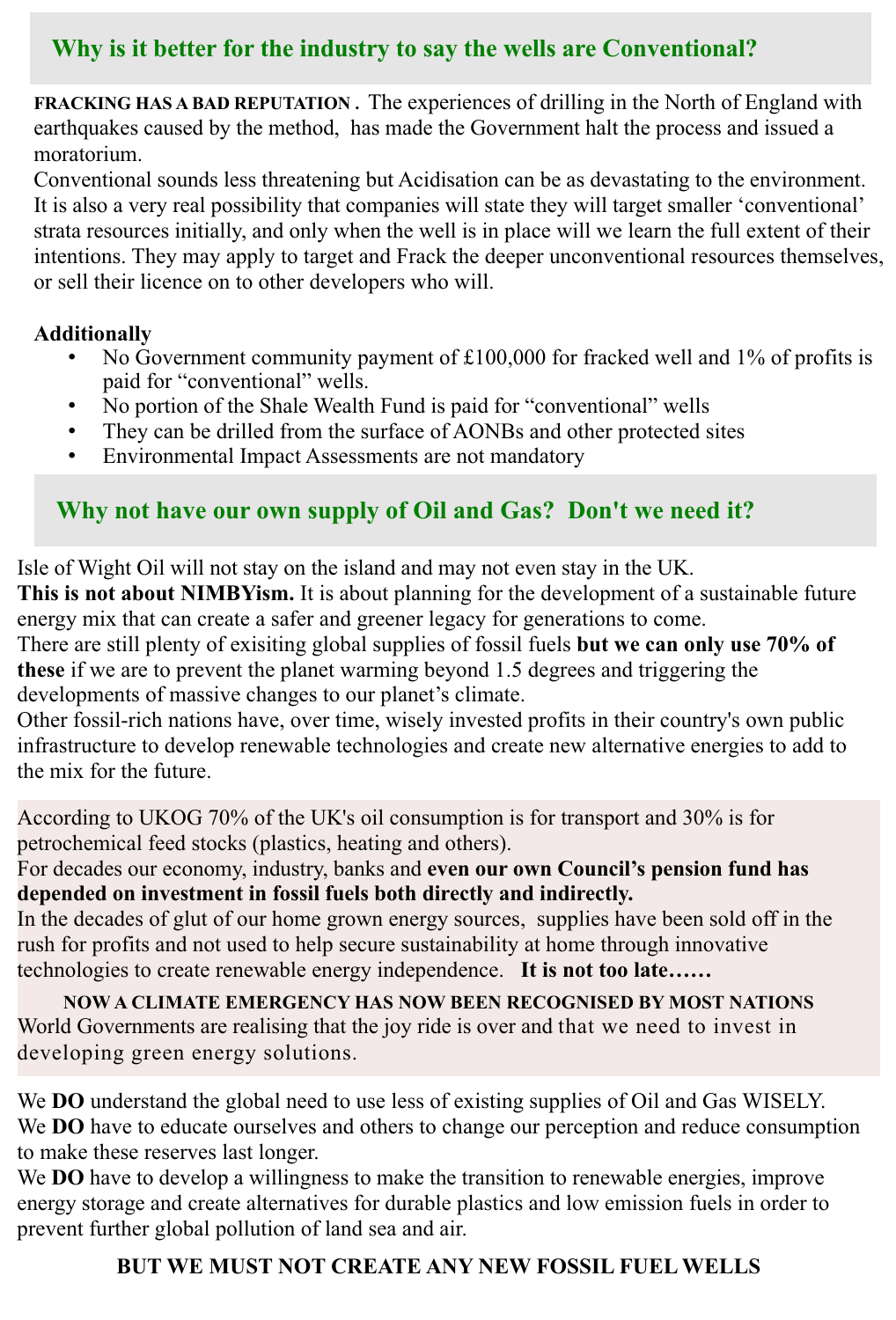### **What about the safety regulations? - Claimed to be Gold Standard!**

UKOG claims they will not use acidsation to stimulate the wells, only acetic acid to clean the debris from within the well casing, but it is difficult to enforce or differentiate an acid wash from acid stimulation due to **Self Regulation** .

There are many regulations and regulators for the processes and requirements of planning applications for developments. These are governed by the National Planning Framework and utilised in local council strategies, planning authorities and policies. Some agencies have more power and influence than others and some are poorly funded and find it challenging to function effectively.

However, once a development has been granted by either a local planning authority or the Secretary of State for Communities, the operators become **Self- Regulating and are responsible for volunteering information and reports** of development progress, accidents and impacts, changes in operation and any subsequent mitigation or outcomes after the event.

The oil and gas industry's global environment and safety track record is unimpressive. **Industrial accidents and polluting incidents are caused by equipment failure, adverse weather conditions, inadequate mechanical or inaccurate geophysical data, lack of diligence and human error.** 

#### **REGULATIONS ARE ONLY EFFECTIVE IF THEY ARE ADHERED TO BY THE OPERATORS AND THEIR WORKFORCE.**

Agencies rely on irregular inspection and trust that the developers will accurately report to them what is happening on the site and underground. **Reports are not necessarily challenged** unless there are concerns lodged by the public or site workers or in the event of obvious accidents or impacts on site or within the environments of communities

**There were 1768 reported incidents on Offshore UK oil and gas rigs between 2013 and 2016.** These were published but there is no such formal record of events for onshore wells.

**However we received detailed research from news reports, Freedom of Information requests, the public, visits to onshore sites, monitored video, photos and direct observations revealing the following data….**

**There were 40 known incidents on 7 exploration Onshore sites in UK including :**

- permit breaches,
- chemical fluid spills,
- illegal waste run-offs into agricultural ditches,
- oil blow outs,
- faulty equipment,
- dumping of toxic well waste into a local canal,
- excessive methane emissions beyond permitted limits,
- earthquakes and seismic shocks,
- lack of safety monitoring, use of illegal rigs and drilling equipment,
- failure to report major incidents to the appropriate authority.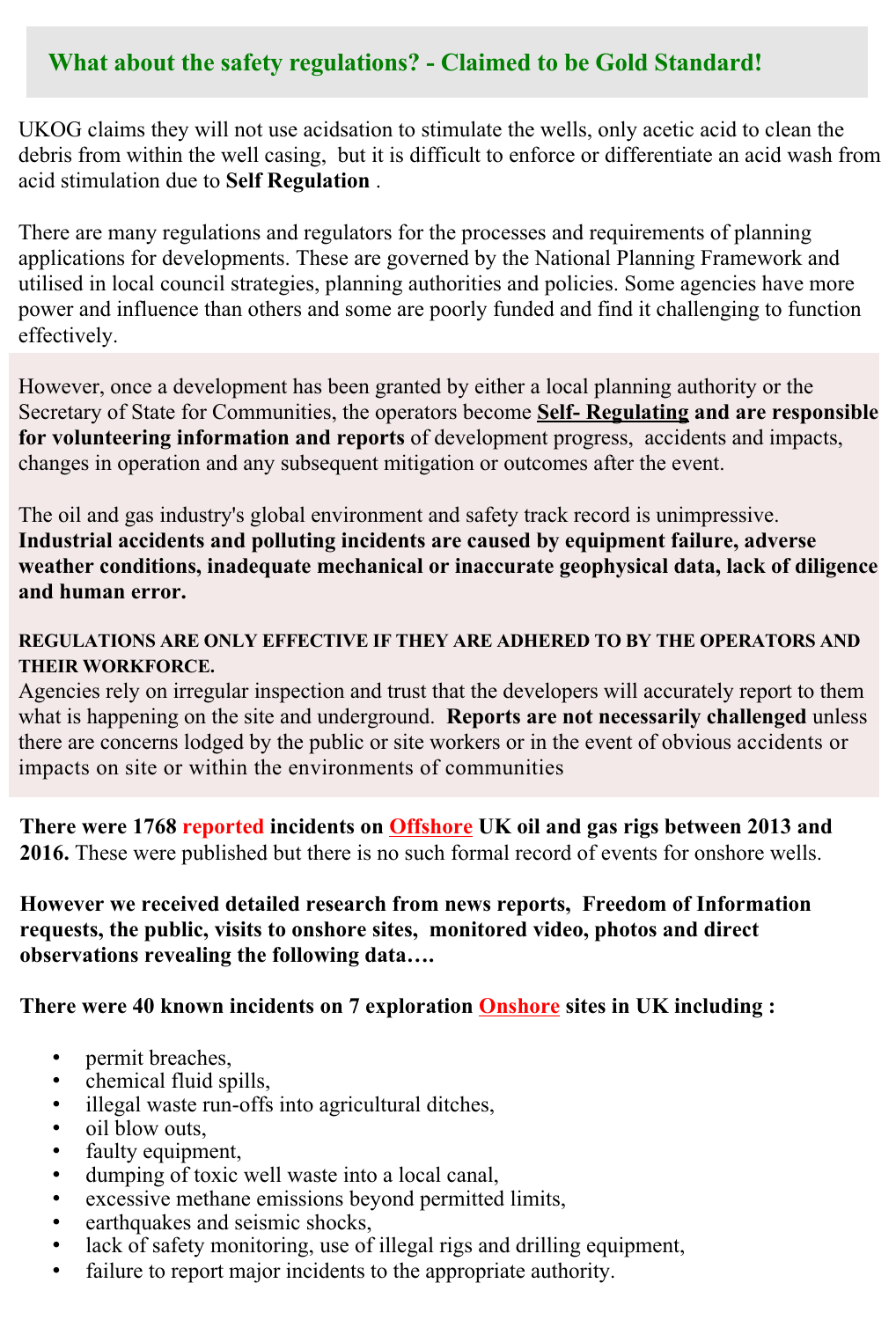### **What are the benefits that the Island will receive?**

For the general public none whatsoever. **Business Tax, Supplementary Charge and Petroleum Revenue Tax have been cut to levels below 2003** and the industry also receives government subsidies. So there is little in taxation for the island.

It is predicted that the taxpayer pays for the oil and gas industry to receive more than **£1.1 billion each year** in subsidies and could do so for the next 10 to 15 years unless things change.

UKOG claims a benefit of 6% from the company profits during full production and local business rates will be paid to the IW Council.

**But, to date, this company has made no profit.** Business rates will be paid - but these will be minimal and only valued against the temporary equipment and structures on the site.

Any rates will be swallowed up by expenses for road repairs across the traffic route, accidents and costs of policing and emergency service action.

We also believe that our **Tourism Economy** will be hardest hit if the island loses its Eco and Biosphere standing because of expansion of this industry within the licence area.

### **Of course the landowner and some local businesses and providers of materials for the site will benefit in the short term, but the main beneficiary will be UKOG**

UKOG's portfolio is based on making as much money from exploration and appraisal projects with promises of lucrative oil recovery, to encourage investment through their shareholders and share price.

Any money made from the selling of the actual oil they retrieve, is used to help pay off their expenses, debts and any loans.

Also the more promises they make of future production, the more shares they sell and trade, the more they can use these to pay off thousands of pounds or dollars that are owed for equipment and loans.

Promises of local employment opportunities and training in specialist areas are unfounded. (Possibly 12 for Arreton according to UKOG's CEO Stephen Sanderson.)

Specialist workers will be imported and will either live on site temporarily or in rented accommodation.

There are very few local jobs predicted. Most jobs are very short term, and are mainly for HGV drivers, security and some manual groundwork for the development and restoration of the site and entrance road.

# **Can the IWCouncil stop this from happening?**

#### **Yes, if relevant objections, by statutory consultees, organisations, agencies, businesses and professionals and members of the public, are submitted in writing to the Planning Officer during the consultation period.**

The Planning Committee can refuse planning permission outright by a majority vote, for specific reasons - either against, or on the advice, of the Planning Officer.

**They can also agree** to the development **on condition that a list of recommendations for improvement are met** and a second submission is made.

If this is again refused, the applicant can appeal and apply for a judicial review and legal proceedings or appeal directly to the Secretary of State for Communities or the Oil and Gas Authority to overthrow the decision.